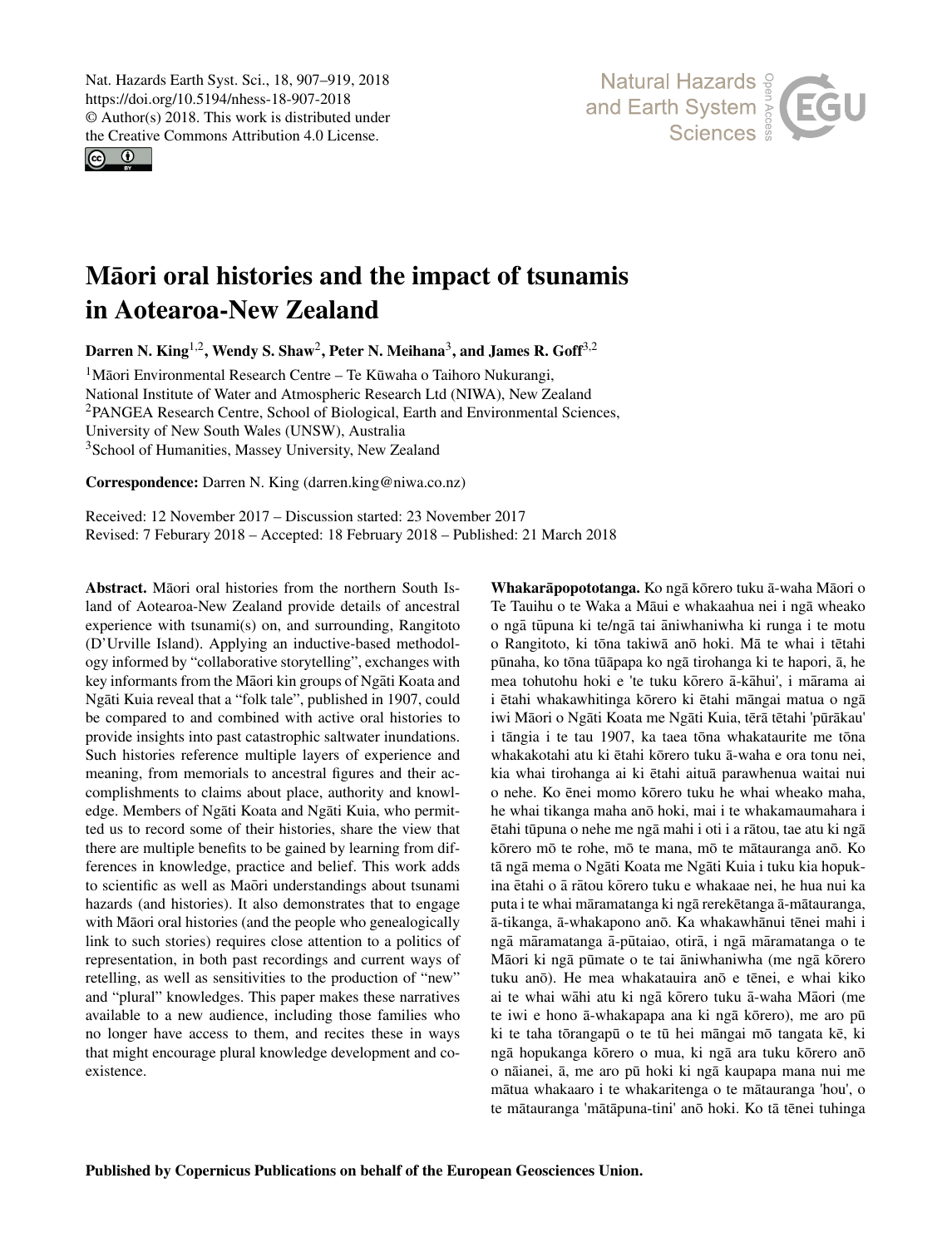he whakawātea i ngā pakiwaitara tuku nei ki tētahi whakaminenga hou, tae atu ki ngā whānau kāore i whai wāhi ki ngā kōrero nei i mua, ā, ko te āhua e tukuna ai ēnei kōrero hei akiaki pea i te whakawhanaketanga o te mātauranga mātāpunatini me te tū motuhake anō o ia o ēnei momo mātauranga.

# 1 Introduction

"What is all this?" he asked. "These are the fish I have caught," replied Titipa. "This is the result of my power as a *tōhunga* [priest; expert in traditional lore; person skilled in specific activity; healer]." "But didn't I tell you I should expect the pick of the catch?" cried Te Pou. "If you want fish, catch them yourself," retorted Titipa. "You don't get the pick of my haul." "Indeed," said Te Pou, and he walked along the beach and inspected the fish that were drying in the sun. "We shall see whose catch this is presently." Walking to the water's edge and stretching out his arms towards the sea, he repeated mighty spells before the people. Everyone wondered what would happen, but it was not long before Te Pou came running up the beach. "Get back!" he cried. "Get back to the high ground, or you will be drowned," and running past his people he climbed the high cliff, where he took his stand, and repeated more spells. The people, thoroughly terrified, followed helter-skelter, and left Titipa alone upon the beach. Soon the sea grew dark and troubled and angry, and presently a great wave, which gathered strength as it came, swept towards the shore. It advanced over the sandy beach, sweeping Titipa and all his fish before it, till with the noise of thunder it struck the cliff on which the people stood. "That is one," said Te Pou. "That is for the first fish. There will be two more." The great wave receded, sucking with it innumerable boulders and the helpless, struggling Titipa. Then another wave, greater than the previous one, came with tremendous force and, sweeping the shore, struck the cliff with a thunderous roar. This was followed by a third which, when it receded, left the beach scoured and bare. Titipa and all his fish had disappeared. "I have finished," said Te Pou. "That is all. There will be no more trouble . . . " (The Rival Wizards: Grace, 1907a)

In 1907, Alfred Grace (1867–1942) published a series of Māori "folk stories", imparted by the Ngāti Koata<sup>1</sup> elder Karepa Te Whetu. Within the extensive narrative of one of these stories, *The Rival Wizards*, the "wizard-chief", Te Pou, summoned three great waves to exact retribution upon the rival Titipa for openly defying his instructions. Descriptive details of the impact of great waves striking and scouring the beach were narrated, including many contextual details about the relationships and connections between people, place and the metaphysical world. The reciting of this narrative in print, however, did not occur again until King et al. (2007) and Mc-Fadgen (2007) cited the story, among other traditional stories, and made a case for the scientific value of Māori oral histories in understanding catastrophic saltwater inundations or tsunamis in pre-colonial Aotearoa-New Zealand (A-NZ). King and Goff (2010) surmised that the descriptive nature of the language in the story resembled those of modernday tsunami survivors and argued that it might represent an historical narrative recording direct experience with one (or multiple) tsunami inundations, prior to the arrival of the first Europeans to A-NZ in the late 18th century. However, they also acknowledged that the interpretation of Maori stories by ¯ "outsiders" is fraught with the potential for misrepresentation and concluded the need to engage with Māori who share *whakapapa* (ancestral and kinship linkages, genealogy, literally means "to place in layers") with specific oral histories to tell our/their own stories.

This study builds upon these collective contributions by working alongside key informants from the Māori kin groups of Ngāti Koata and Ngāti Kuia<sup>2</sup> from the northern coast of the South Island of A-NZ (Fig. 1). These informants share linkages not only with Karepa Te Whetu but also the places and ancestral figures named in the *Rival Wizards* story. The paper begins by providing an overview of past work in the geosciences to have benefitted from the insights provided by indigenous oral histories. This necessarily includes a brief review of complementary lessons in political, epistemological and methodological theory. The research framing for this work and the methods of analysis are next outlined, before providing detailed accounts of the key elements of the story supported by examples of contemporary dialogue. Finally, consideration is given to the lessons, challenges and opportu-

<sup>&</sup>lt;sup>1</sup>Ngāti Koata is one of several Māori kin groups  $(iwi)$  who hold territorial rights, power and authority associated with possession and occupation of *iwi* land over the northern South Island (Mitchell and Mitchell, 2004). They date their occupation in the area from the late 1800s, and recognise the successive movements of earlier peoples migrating to and through the area. Details surrounding occupational patterns are provided in Keyes (1960) and Mitchell and Mitchell (2004).

 $2$ Ngāti Kuia is one of several Māori kin groups (*iwi*) who hold territorial rights, power and authority associated with possession and occupation of *iwi* land over the northern South Island. They are often referred to as one of the ancestral *iwi* of the region (Mitchell and Mitchell, 2004).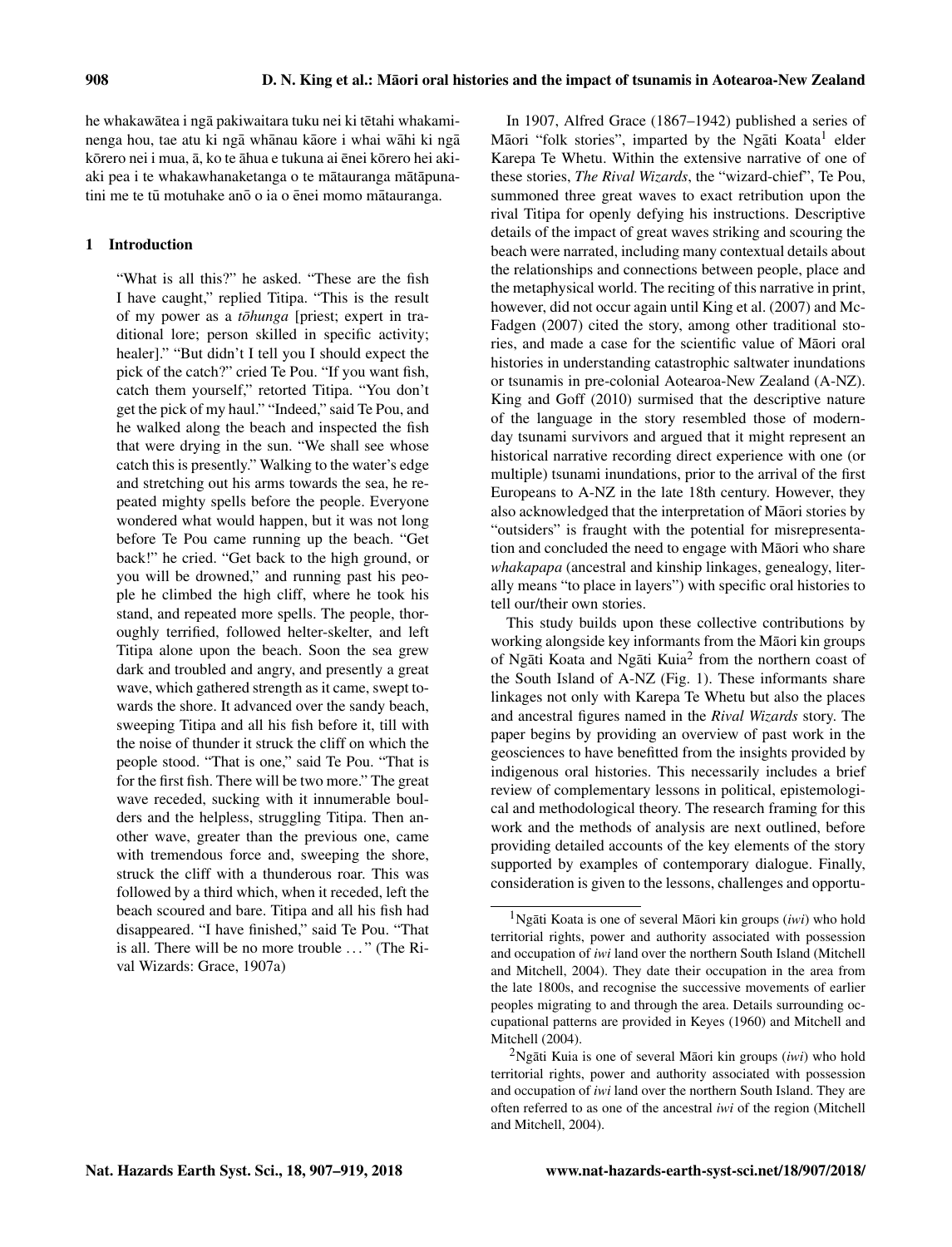nities that can come from bringing the knowledge–practice– belief complex of Māori Knowledge (Mātauranga Māori) together with the earth system sciences.

### 2 Indigenous oral histories and tsunamis

Consideration of Indigenous oral histories as tsunami narratives is not new. Vitaliano (1973) discussed the scientific benefits to be gained by considering "myths and legends" as transmission devices for knowledge about (and experience with) tsunamis, among other geologic phenomena. Her work detailed examples of coastal deluge attributed to tsunamis (and their likely sources) from classical Greek history through to more recent times from the Pacific coasts of the Americas to islands across the Pacific Ocean. Accordingly, Vitaliano (1973) argued that such insights provide invaluable information about extreme environmental disturbances in the pre-written past. A series of scientific contributions have since emerged from the Pacific Northwest coast of North America detailing "Indian myths" and the transmission of knowledge about great sea level disturbances (Heaton and Snavely, 1985; Clague, 1995; Hutchinson and McMillan, 1997, 2002; Ludwin et al., 2005; Ludwin and Smits, 2007; Thrush and Ludwin, 2007; Vitaliano, 2007).

Heaton and Snavely (1985) and Clague (1995) concluded that many details within indigenous oral histories are consistent with tsunami inundation processes (e.g. the sudden receding of coastal waters). Recognising this experience with earthquakes and tsunamis along the northern Washington and southern British Columbia coasts, McMillan and Hutchinson (2002) argued that oral histories can provide independent sources of information which can complement geological and archaeological knowledge about the role of infrequent yet catastrophic events in landscape evolution and social– cultural transformation. They also made explicit that such histories may have other independent meanings. Advancing this scholarship, Ludwin et al. (2005) considered 40 stories from 32 independent sources about coastal earthquakes and marine flooding, and with help from Japanese historical records they determined that the most recent large-scale event captured in multiple stories along the Cascadia coast occurred on 26 January 1700. Importantly, Thrush and Ludwin (2007) recognised not only that Native American and First Nations oral histories include rich and explicit accounts of seismic events but also that scientific inquiry is grounded in the historical relationships between indigenous and settler societies, and that this has resulted in the privileging and production of certain kinds of knowledge about the region's seismic past. Likely informed by transformative and decolonising research theories, this corollary point raised important questions about geology's relationship with colonialism, intellectual and cultural property, as well as the complex and fractious relationships between researchers and the researched. Thrush and Ludwin (2007) highlighted the tremendous potential for benefitting from differences in knowledge, practice and belief about some of the largest seismic events known to humankind.

Considerable scholarship has outlined the scientific value of indigenous expertise and information about tsunamis referenced in oral histories from the Pacific Islands (Nunn, 2001; Lum-Ho and Lum-Ho, 2005; Nunn and Pastorizo, 2007; Goff et al., 2008, 2011; Stewart, 2009; Johnston and Dudley, 2009) and in A-NZ (Goff et al., 2003, 2012; King et al., 2007, 2010, 2017; McFadgen, 2007; McFadgen and Goff, 2007; Pearce and Pearce, 2010; Goff and Chagué-Goff, 2015; King, 2015). Further, there are likely to be contributions from other non-English science communities about the potential value of indigenous histories enriching the geoarchaeological sciences, but such references were not identified in the sweep of English-language scholarship conducted here. Notable contributions from the Pacific include Nunn (2001), who identified ethnographic narratives of probable experiences with tsunami inundation, including a story from Pukapuka Atoll in the northern Cook Islands, where time is divided into before and after a huge wave swept over the island. Nunn and Pastorizo (2007) also identified that Pacific Islander "myths" might inform the chronology and social impacts of such hazards. Similarly, Hawaiian scholars are also re-examining their own oral histories that relate an extended history of exposure to tectonic and geologic hazards – including tsunamis (Lum-Ho and Lum-Ho, 2005; Stewart, 2009). This work is as much about adding to the scientific pool of scholarship surrounding Hawaii's tsunami risk-scape as it is about cultural revitalisation and connecting with the ancestors.

Meanwhile in A-NZ, Goff et al. (2003) emphasised the limited time frame of the historical record for understanding tsunami risk in A-NZ and thereby pointed to the Māori oral record as a potentially rich source of information about tsunamis occurring prior to European arrival. Succeeding this work, there have been varying attempts to link geoarchaeological evidence and modelling output with historical events inferred from Māori tsunami narratives (Walters et al., 2006; McFadgen and Goff, 2007; King and Goff, 2010). King et al. (2007) argued that Mātauranga Māori is a neglected area of expertise in scientific assessment and declared that greater Maori involvement is required in natural hazards ¯ science to make the most of all the knowledge and skills that Māori possess. After this, King and Goff (2010) mapped selected Māori oral histories that potentially related experience with tsunamis around the A-NZ coast. These narratives were compared with contemporary scientific data and the implications of this "new" information for tsunami science were considered. Importantly, this work signalled the need for new research approaches that openly and respectfully engage with Maori who hold ancestral and kinship linkages (i.e. *whakapapa*) to oral histories to tell our/their own stories. Such perspectives have the potential to amend (and perhaps replace)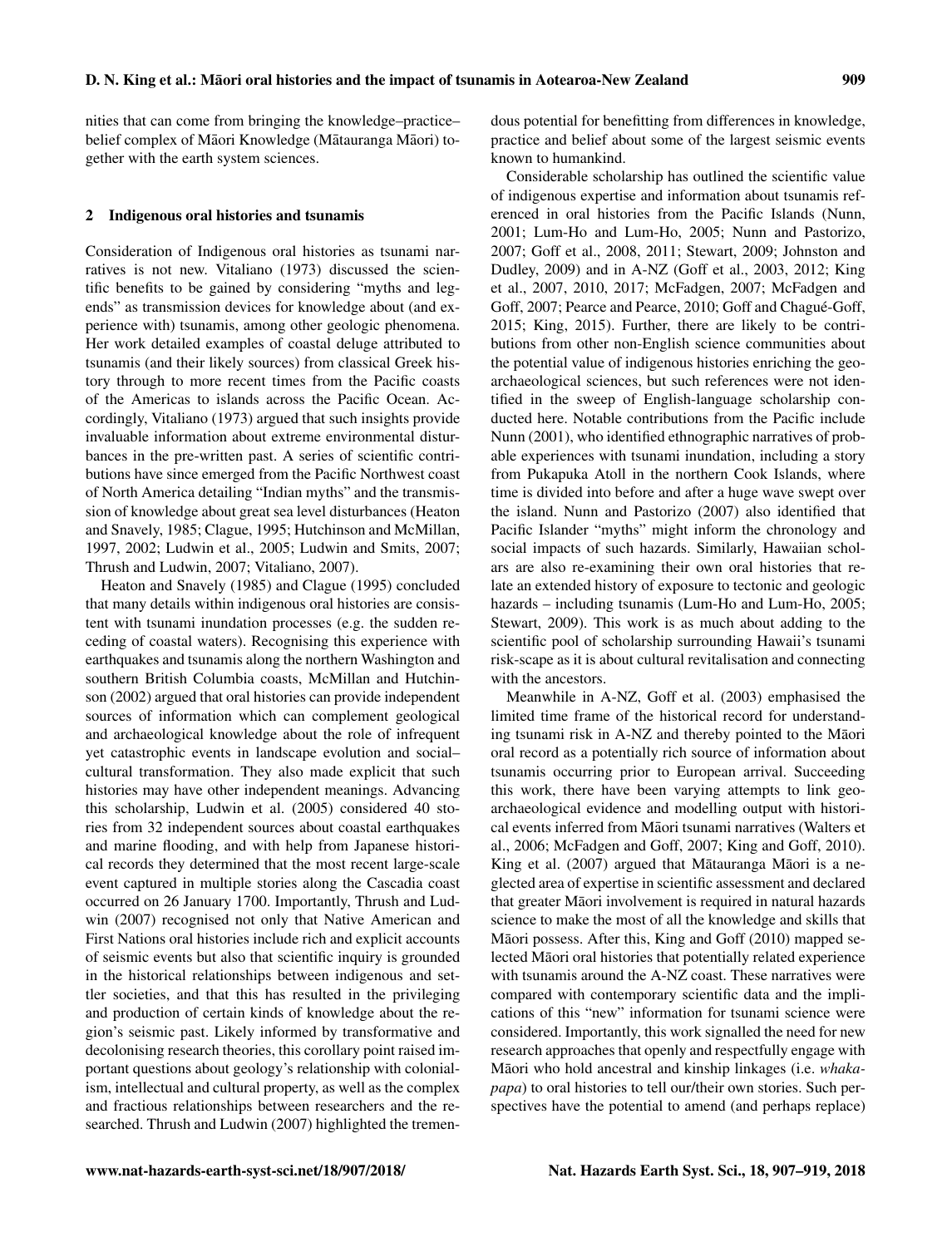

Figure 1. (a) Aotearoa-New Zealand's tectonic location in the South Pacific showing the Australian–Pacific plate boundary as a dashed line. The submerged continental shelf boundary is loosely defined by the 2000 m isobaths (adapted from Carter et al., 1988). (b) Rangitoto Island (D'Urville Island) and surrounding locations mentioned in the text.

accepted scientific views about pre-written tsunami disturbance and risk in A-NZ.

# 3 Developments in political, epistemological and methodological theory

Developments in political, epistemological and methodological theory from a range of disciplines are relevant to research that explores the potential of indigenous narratives to inform about environmental histories and extreme disturbances such as tsunamis. A key debate relates to how knowledge is constructed and legitimised, including whether a meaningful transfer of knowledge between different knowledge histories can occur (or alternatively do harm) when removed from its cultural context. As Mikaere (1995) argued, the outcomes of early "research" on Māori (or rather the inaccurate recordings and imaginary portrayals of narratives) rendered oral histories as "fantasy" and resulted in "epistemological disarray". Bishop and Glynn (1999) contend that this reflected the inadequacy of non-Maori to understand and accept the nature of Mātauranga Māori. Whatever the case may be, an ongoing challenge is to understand that narratives embedded within indigenous knowledge systems provide more than alternative sources of information or even alternative perspectives (Binney, 1987; Smith, 1999; Mead, 2003). Rather they have their own purposes, which may include devices that help to establish meaning for discrete and repeated events through time (Masse et al., 2007).

According to Cruickshank (1994), debates or understandings about knowledge construction are as much about "epistemology" as they are about "authorship". She explains that for many Indigenous peoples there is a reluctance to analyse and publicly explain the meanings of oral histories as this takes away from the value and different messages that come from listening to repeated tellings from family and extended kin, in place. This contrasts with a scholarly approach which encourages the scrutiny of texts, and contends that by openly addressing conflicting interpretations, meanings can be determined to enrich understanding. Many Indigenous commentators are thereby challenging researchers within the academy of science to reframe how they construct and use knowledge. This includes the treatment of Indigenous experience and knowledge as archaic and unchanging, which can, without consequence, be used by science to produce "authoritative" and "universal" insights (Howitt and Suchet-Pearson, 2003; Shaw et al., 2006; Coombes et al., 2010). In response, Johnson et al. (2016:3) argue that "scientists have to learn to see our own privilege, our own context, our own deep colonizing. We have to learn to think anew – to think in ways that take seriously and actually respond to information, understanding and knowledges as if difference confronts us with the possibility of thinking differently".

The production of knowledge is deeply entwined with power relationships and who holds control and authority over knowledge and its applications (Stephenson and Moller, 2009). This challenge is based on the premise that power underpins the place of science in contemporary society, and that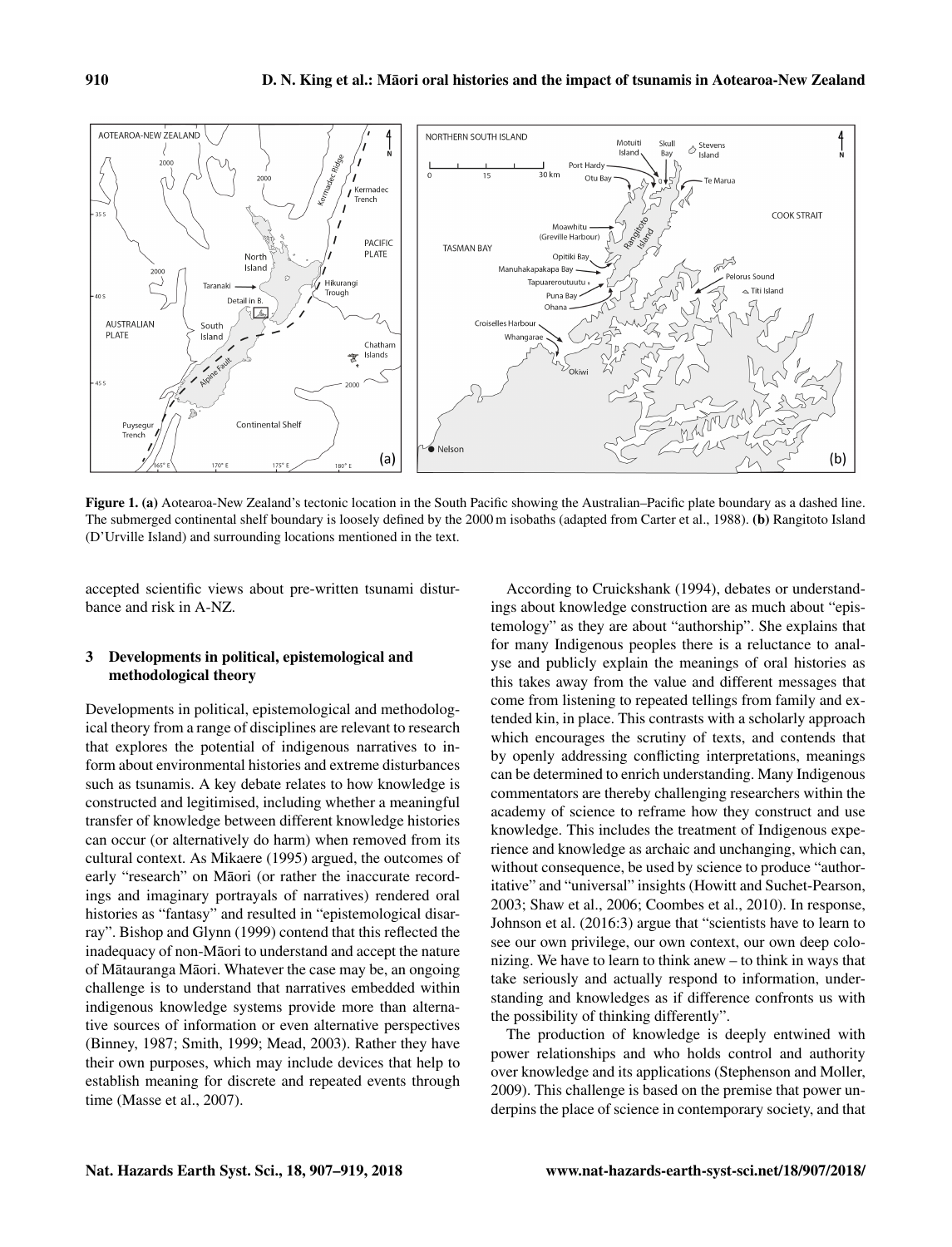the narrators of science (and history) ultimately hold power, whether knowingly or not (Johnson et al., 2016). Indigenous commentators (and others) have discussed legacies of extractive research practice, whereby non-Indigenous researchers have treated the holders of Indigenous knowledge as if they have no moral or legal rights to decide how it will be represented or used within the wider world. Such practices have often resulted in leaving those studied disenfranchised from the knowledge they have shared (Kovach, 2009). Indigenous scholars have thereby mounted a critique of the way history has been told from the perspective of the colonisers – and this has resulted in debates over who gets to frame and legitimise knowledge, whose voices are prominent in these discussions, and for whom the writing is being done (Smith, 1999). A number of scholars have also challenged the notion of including "voices" in projects that aim to speak (or write) on behalf of "others" (Howett and Suchet-Pearson, 2003). For example, Coombes et al. (2014:849) argue that "research that took the once-radical step of 'giving voice' now patronizes and silences those whose voice is quite capable of self-expression". While we recognise as researchers and authors the contradiction in the work completed here, we acknowledge at the same time the collaborative basis of the research and the contribution such grounded histories provide to scholarship.

In response to these histories and ethical challenges, all of which are taking place against a broader background of indigenous self-determination and cultural affirmation, there is increasing recognition of "decolonising" and "countercolonial" research methodologies that seek to reframe and transform the way research and knowledge is produced (Smith, 1999; Mead, 2003; Kovach, 2009). Key elements of this discourse (although not limited to) include (i) valuing not only specific forms of Indigenous knowledge but also the values underpinning such systems, (ii) recognising the authority of Indigenous peoples to determine the rules for producing new knowledge, (iii) safeguarding the authenticity of indigenous narratives, (iv) supporting research that enriches everyone who is connected with the research project, and (v) promoting the benefits that come from learning from different ways of being and knowing. Howitt and Suchet-Pearson (2003:559) remind us also that "choosing whom to include and how to include them, the choices other people have made in representing themselves to the author and other authors, the ways the readers interpret the words and the ulterior motive for the usage of the 'voices', all involve relationships of power".

# 4 Research framing

# 4.1 Methodological approaches

This research applies an inductive-based methodological approach informed by "collaborative storytelling" to consider the meaning and memorials presented in the *Rival Wizards* narrative. The methodology does not fit neatly into any category, but draws on decolonising research approaches (Smith, 1999; Kovach, 2009) and grounded theoretical principles (Glaser and Strauss, 1967; Pidgeon, 1996), while simultaneously seeking plural spaces of learning (Howitt and Suchet-Pearson, 2003; Zanotti and Palomino-Schalsha, 2006; Johnson et al., 2016). This theoretical framing was underpinned by Kaupapa Māori research principles (Smith, 1990, 1999; Te Awekotuku, 1991; Mead, 2003). All informants were assured of their right to maintain authority over their contributions by reviewing, editing and approving the "new" narrative produced through this work. The National Institute of Water and Atmospheric Research (HREC2017-005) and the University of New South Wales (HREC-17085) provided human research ethics approvals.

## 4.2 Methods, analysis and interpretation

Semi-directive individual and paired interviews with 20 key informants from Ngati Koata and Ngati Kuia were used to discuss the construction, key elements and purposes of the *Rival Wizards* narrative. In advance of all interviews a copy of the *Rival Wizards* story (Grace, 1907a) was provided to all informants from Ngati Koata and Ngati Kuia. Interview participants self-selected and/or were recommended by participants and extended family members. Each session lasted between 0.5 and 2 h and was attended by a research facilitator. All interviews were electronically recorded. Analysis of interview material was inductive and consisted of (i) "content analysis" whereby ideas or words were identified along with the frequency of their use, (ii) "thematic analysis" whereby the principal elements emerging from the data were examined and sorted, and (iii) cross-checking the integrity of emergent ideas and interpretations through follow-up discussions with key informants with adjustments made where necessary. Central to these analyses was an emphasis on participant views about the narrative (rather than the meaning the researchers brought to the research). Secondary sources of information provided supplemental support. In following such methods, we sought to avoid subjecting the story to external judgements or, in other words, risk turning the story into something it is not.

## 5 *The Rival Wizards* (abridged)

An abridged version of the *Rival Wizards* story is outlined below to provide context for the summarised commentaries that follow. Importantly, in abridging the story, we are mindful that where one chooses to begin and end a story can alter its shape and meaning, and so we encourage a reading of the full story as published by Grace (1907a).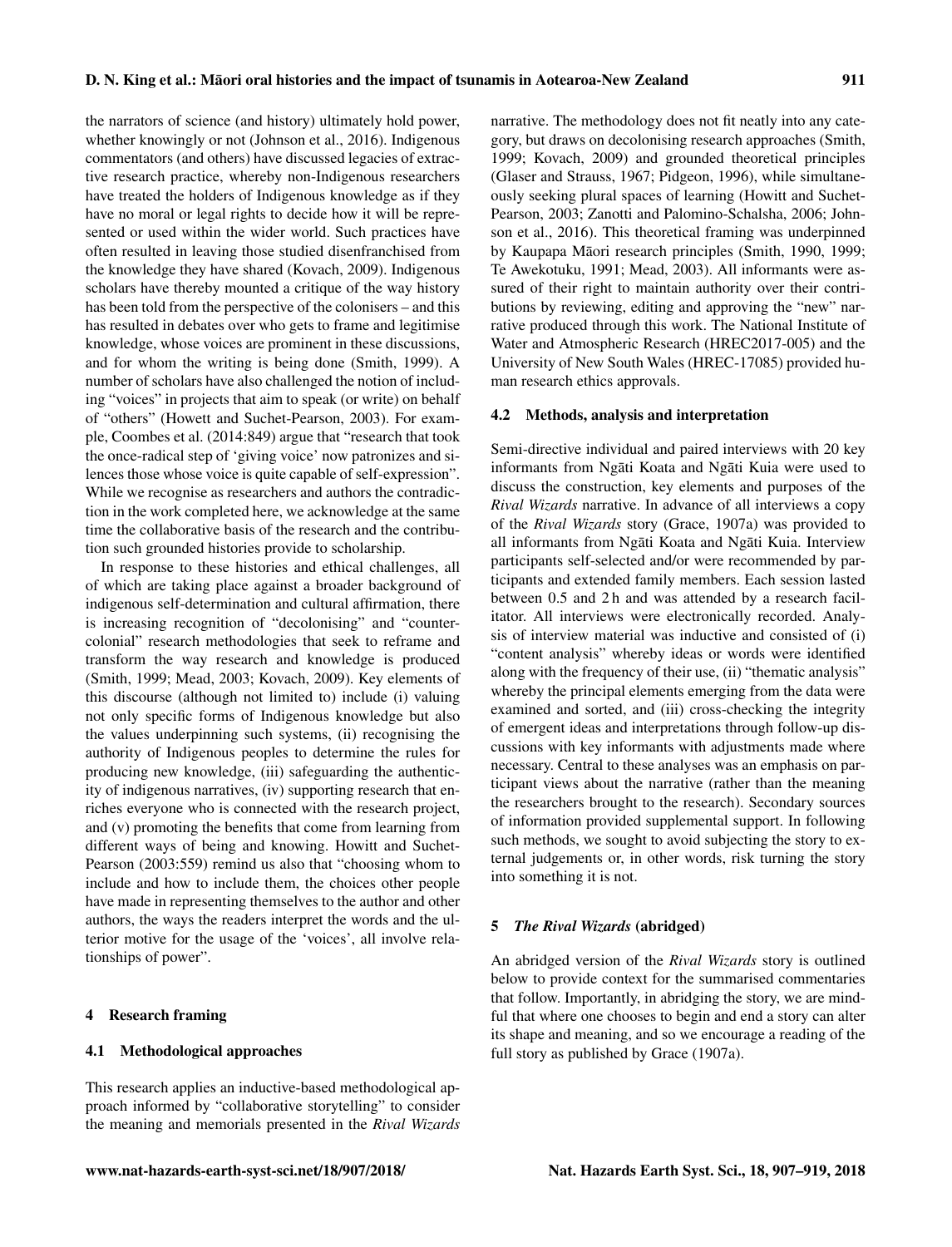## 5.1 Synopsis of the story

The story begins with Rongomai, a "wizard-chief" renowned for being able to shape-shift from monstrous to human form. One day, with his revered greenstone fish-hook (named Huakai after one of his most famous ancestors) Rongomai paddled from his island settlement of Motiti to the shore of the mainland opposite the settlement of Motu to fish for *hapuku* (wreckfish) and *kahawai* (A-NZ salmon). Boastful of his prowess as a fisherman Rongomai soon lost Huakai to a large fish, leaving him miserable and despairing. Te Pou, the rival "wizard-chief" from Motu, watched these proceedings from the shore. Famed also for his shapeshifting capabilities, Te Pou waited until after dark and then stepped into the water, turning himself into a shark, and searched for the coveted hook. However, Rongomai initiated an immense fishing haul, and relocated "Huakai", although there was consternation at a large hole in one of his nets presumably caused by a shark. Te Pou was furious at Rongomai for having found "Huakai", and for almost having been caught in his fishing nets. Vowing revenge, Te Pou later swam to the village of Motiti, and in the middle of night he thrust a burning stick into the thatch of Rongomai's house. Rongomai's human form was burnt and he was thereafter confined to an aquatic existence as a veracious and malevolent salmon. The fish from the coast near Motu were soon thereafter driven away by Rongomai, and then while swimming, Te Pou's son, Kopara, was eaten by Rongomai. The mourning Te Pou subsequently planned a great farewell for his son, but realising the scarcity of fish he transformed himself into a porpoise and travelled to have an audience with Tangaroa, the supreme ruler of the sea. Here Te Pou requested that all the salmon over whom Tangaroa held sway be summoned to Motu, to the mouth of the river, to weep for his son. Tangaroa agreed to the request, but also indicated his interest in joining the occasion. In reply Te Pou acknowledged the great pleasure this would bring, but he cautioned that the water at Motu is hardly deep enough, with extensive mudflats and the river so shallow that it would be a most inconvenient place for Tangaroa. Returning home Te Pou advised his people to prepare their nets for the fish that would come, advising that he expected the pick of three fish for his own use. Standing on the shore Te Pou proceeded to say incantations, while Titipa, the next chief in command and secret rival, ignored Te Pou's requests. When the great haul of fish was pulled ashore, Te Pou returned to inspect the catch only to find Titipa claiming it. Te Pou therein warned all to stand back from the beach as three great waves were called forth, advancing and receding from the beach, eventually taking Titipa with them. The story ends with Te Pou selecting the three largest fish from the collective haul, gifting the first to his son and the sea, the second to his wife, and the third for himself, ending Rongomai's existence.

# 6 Storytelling through *whakapapa*

## 6.1 Narrative sources

The published version of the *Rival Wizards* story (Grace, 1907a) was "not known" by the informants from Ngati Koata ¯ and Ngati Kuia prior to the formal discussions carried out ¯ for this study. There were, however, many repeated qualifications about parts of the narrative being very familiar. Independent of one another, informants from both kin groups initially expressed "I am not familiar with the story", "The story does not ring a bell for me", "I've never heard our people talk about it" and, among others, "The first time you gave me the story is the first time I had come across this". There was, however, widespread awareness of Karepa Te Whetu (the informant of the story), first by the research participants from Ngati Koata who hold direct genealogical connections, and second by those from Ngati Kuia who recognised his name from pan-tribal history. From these collective voices, we know that Karepa Te Whetu lived on D'Urville Island (Rangitoto) and that he was the elder son of Te Whetu, a respected Ngati Koata leader who migrated with other Ngati Koata descendants from the North Island in the 1820s to settle on Rangitoto and other areas across the northern South Island (Fig. 1). Te Whetu had a settlement at Te Marua (northeastern side of Rangitoto), which is known for its swampy ground and cliffs. An informant suggested that Karepa Te Whetu most likely grew up at Te Marua alongside kin from Ngāti Koata and the already occupying people of Ngāti Kuia. For example, an informant from Ngāti Koata reflected, "Ngati Koata moved down here in the 1820s. And there was a ¯ whole big history on that island [Rangitoto] before we moved in so I wonder how much of that history, those stories, that he [Karepa Te Whetu] heard". In his later years, it was widely understood that Karepa moved to Croiselles Harbour, where he spent his final days (although one informant suggested that he may also have lived at Taranaki for a while). According to Grace (1907b) it was during this period that he got to know Karepa Te Whetu, leading eventually to the sharing of numerous stories, until Karepa's death in 1903.

Reflecting further upon the *Rival Wizards* story shared by Karepa Te Whetu with Alfred Grace, many informants from Ngāti Koata and Ngāti Kuia noted that knowledge holders had probably passed on and/or moved away from the island, thereby taking many of their stories with them. One informant also remarked, "Some of our old people were cautious about who they told things to, so they never told them". Other explanations for not knowing the *Rival Wizards* story included reference to changes in the resident population of Rangitoto following the arrival of the first Ngati Koata peoples and thereafter the broader social–cultural changes stemming from the arrival of the first missionaries. Statements from both Ngati Koata and Ngati Kuia informants included "What happened prior to the *heke* [migration] ... there are a lot that probably won't know what those stories were . . .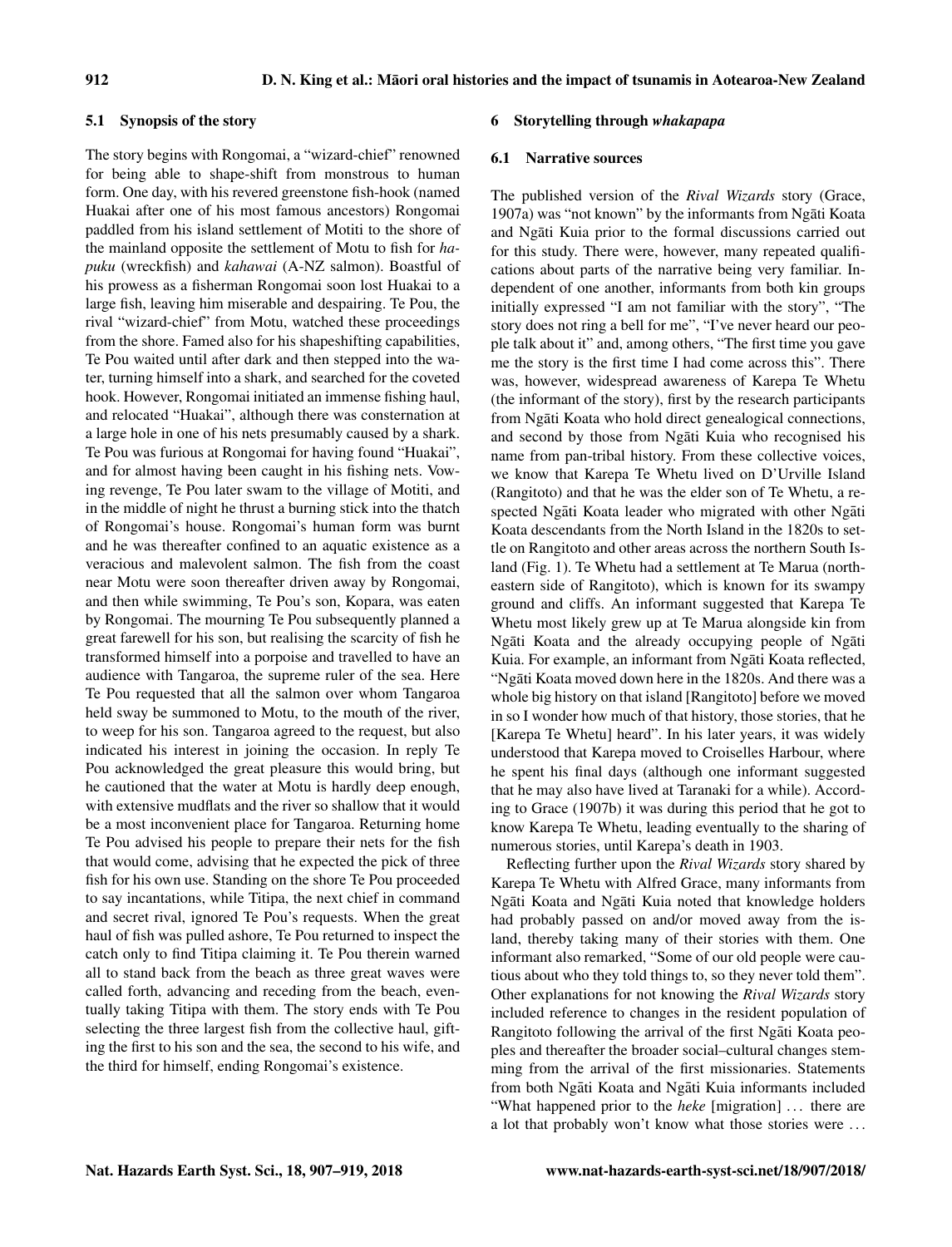so yeah it is probably a Ngati Kuia story", "These events [in the story] are before Ngati Koata. It's probably a Ngati Kuia story eh?" and "Ngati Kuia lived on the Island, right up until the 1870s, early 1880s. My great grandfather was born on the island [Rangitoto] but he was straight Kuia ... And then all the Kuia left . . . so lots of those *korero* [stories] about Rangitoto were not spoken about anymore. Ngati Kuia ¯ lost a lot of those *korero* whereas our Ngati Koata-Kuia relations who stayed on the island retained their knowledge of the place". Whatever the case might be, two informants (one from Ngati Koata and the other who recognised their links to both Ngati Koata and Ngati Kuia) also affirmed that they had no reason to doubt the story from Karepa Te Whetu: "If it [the story] came from Karepa, I have no reason to doubt it". Finally, upon questioning the informants about the role of Alfred Grace in the telling of the story there was no mention of misgiving or distrust, as is common for other Māori when reflecting on the work of other ethnographers of the time (Mikaere, 1995; Smith, 1999; Haami, 2012).

# 6.2 Key elements and storytelling devices

Many of the informants expressed familiarity with the places and contextual details described in Grace's account. The most common reflections included reference to the two settlements named in the story, Motiti and Motu. Initial discussions suggested informants were unaware of such settlement names on, or surrounding, Rangitoto. However, several informants from Ngati Koata and Ngati Kuia (in conversations independent of one another) were quick to point out that there is a Motuiti Island, also known as Moutiti, Motiti and Victory Island, just off the northern coast of Rangitoto (Fig. 1). For example, one Ngati Kuia informant stated, "In the old books, it is referred to as Motiti and Moutiti. Motiti – that could be just a misspelling if it has been orally translated. That kind of thing was prevalent when they [ethnographers] were transcribing as they heard it and I would expect it would have been the same kind of situation here ... Motiti, Moutiti, Motuiti". However, one Ngati Koata informant questioned these possible linkages, drawing specific attention to there being no beaches on Motuiti and no visible signs of having been occupied (i.e. pits or middens). Notwithstanding these literal inconsistencies, the same informant described the island as an important site for ongoing traditional harvesting of wild foods.

With reference to the settlement of Motu, one Ngati Kuia informant noted the proximity of Motuiti Island to the historical settlement at Otu Bay at the northern end of Rangitoto, and questioned whether Otu Bay might be a misspelling of Motu (Fig. 1). Another Ngati Kuia informant questioned ¯ whether Motu might be a shortening of a longer name such as Motungararara (now formally named Titi Island), which was not only the site of a settlement held by Te Pou Whakarewarewa (an historical figure understood to have lived during the late 18th century) but also a position where he had control of all the area. It was surmised by another informant from Ngati Koata that by using the name Motu (which translates as "Island") Karepa Te Whetu may have been "generically" referring to all the islands in the area, not just a specific place. Alternatively, another informant from Ngati Koata offered that "just because people don't know this name 'motu' it doesn't mean that there wasn't a place called motu, but the name may have been buried or usurped by new peoples coming in ...". Given these initial commentaries, there was general agreement that the story was derived from (and/or around) Rangitoto, but it was not possible to confirm any specific location.

The description of extensive mudflats and a shallow river at the settlement of Motu also led some informants to specifically reflect on several locations on Rangitoto and its surrounds with similar physical characteristics. For example, a Ngāti Koata informant stated, "When I think about that, I think about Whangarae on the Nelson mainland, just before Okiwi Bay. It was closer than other places on the Island. My recollection is going there as a child for a *tangi* [funeral] and we anchored our boat out there and on the low tide it was stranded. We just waited for the tide to come back in again. And there was a big settlement in that place ... at Whangarae ... That area is still owned by Ngati Koata. Not many people live there now but there are a lot of owners ... you could class that as part of D'Urville Island [Rangitoto]" (Fig. 1). The same informant emphasised that these places were not regarded as separate by the people living in these areas and that any attempts to locate places referred to in the story need to understand that the sea connected all the islands and the mainland as well as the settlements situated along their coasts. The informant added, "There is another place on D'Urville Island which is in the Manuhakapakapa Bay. The water there and particularly Opitiki Bay was heavily populated pre-Ngati Koata and probably even Ngati Kuia ... and the water there is shallow".

Specific reference to a "river" at Motu also led some informants to contemplate the absence of rivers on the island as well as the neighbouring mainland. While this was inexplicable for some, informants from both Ngati Koata and Kuia recounted that the extensive use of geomorphic names such as "sounds" and "arms" across the northern South Island today refer to locations that were traditionally referred to as *awa* (river). For example, "Te Hoiere – is a good example of that. Today we talk about the Pelorus River and Pelorus Sound, as opposed to Te Hoiere being one big entity into the Cook Strait. Even some of the place names through the sounds Awaiti and Awanui, they were calling arms at the time also, so even if we were thinking about D'Urville Island and Port Hardy and Greville Harbour and all of those places, there are lots and lots of little arms all over the place [that would have had names]" (Fig. 1). Such contextual nomenclature may thereby explain the use of the term "river" in the story.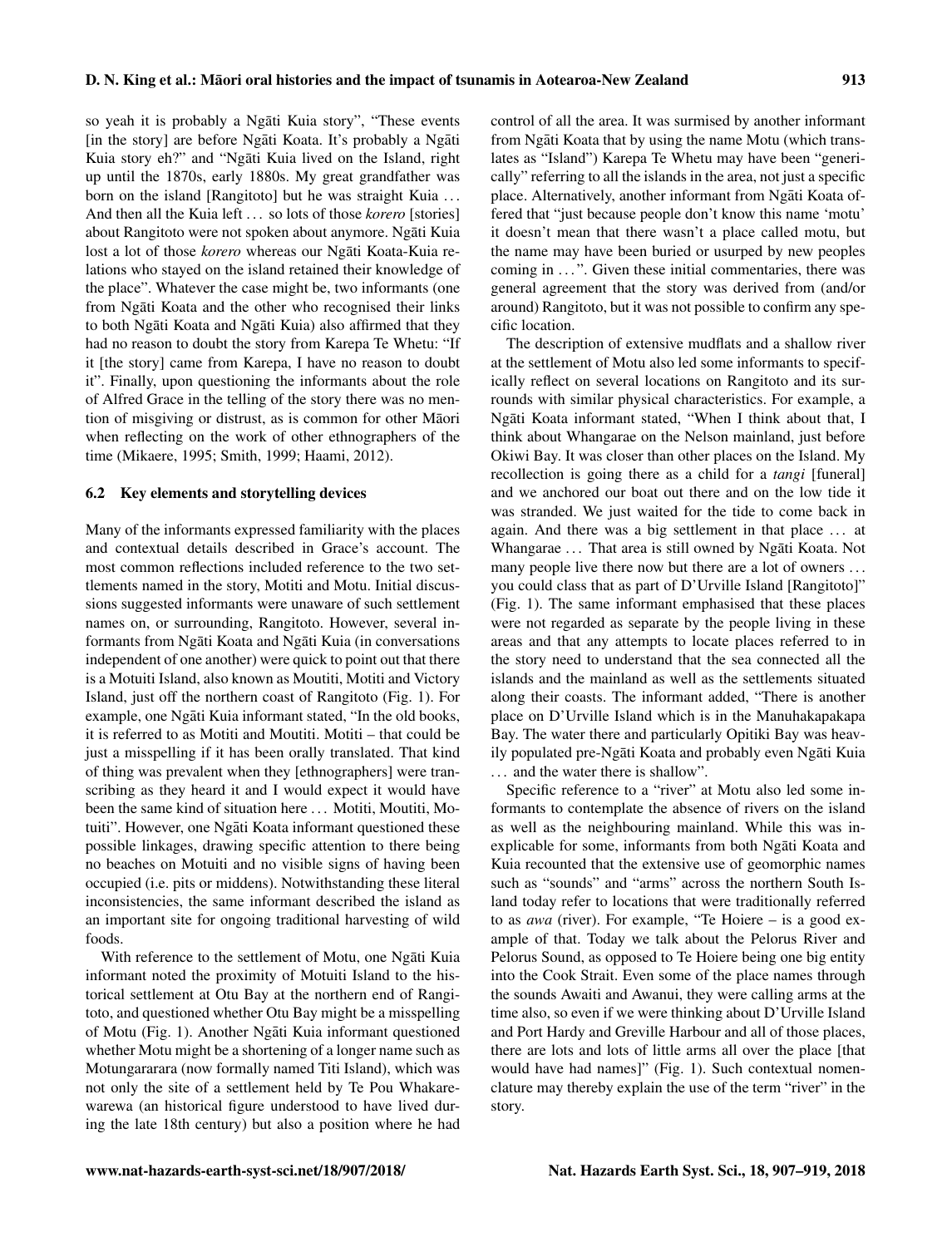Ancestral protagonists were another common element discussed by all informants. However, it is important to qualify that most key informants from Ngati Koata either declared ¯ no knowledge of the names or that the names (or at least some) pre-dated the arrival of Ngati Koata people to the region. In contrast, most of the key informants from Ngati Kuia ¯ recognised the names of the central protagonists, and quickly confirmed linkages, citing genealogical books and historical transcripts (e.g. Meihana Whakapapa Book, no date; Hemi Whakapapa Book, no date), and the ongoing use of such names today. As one respondent declared, "Rongomai, Te Pou and Titipa – I know all those names" and another stated, "Te Pou – yep that's my father's middle name. Te Pou is a very common name for Ngati Kuia. Every Peter is a Pou ... so that name's a common one". Another said, "Te Pou and Rongomai have been commemorated down to the present day by the repeated use of their names in the lines of Ngati Kuia ¯ *whānau* [families]". The sacred fishing hook "Huakai" used by Rongomai was recognised by another Ngati Kuia informant as a term used by recent generations of Ngati Kuia. It was also noted that the ancestors named in the story also derived from quite different periods of time. Thereby, any attempts to historicise elements within the story based on genealogy would more likely than not result in looking for detail that is not there. Two commentaries summarise these sentiments: "Such stories were not necessary told in a linear fashion" and "The stories don't follow linear ways of telling a story and that is important because you can have different ancestors from different times to celebrate those people, to remember them, to remember a lesson . . . so they are not forgotten". In this way, it is the protagonists rather than chronological dimensions of time that are of most relevance.

Other contextual aspects in the story considered relevant to connecting the narrative to the Rangitoto (D'Urville Island) area included the multiple references to large (lamniform) sharks and *kahawai* (salmon). Many of the informants from Ngāti Koata who grew up on Rangitoto described deep familiarity with large sharks and *kahawai* (salmon) in the area, particularly at Manuhakapakapa Harbour (Fig. 1). For example, "*Kahawai* were plentiful around the Island [Rangitoto] ... like at Kape [Manuhakapakapa Bay] ... there was a big *kāinga* [settlement] there" and "Kahawai is everywhere, we get it quite easy . . . ". Notwithstanding that *kahawai* and lamniform varieties of shark are common around A-NZ coastal waters (Roberts et al., 2015a, 2015b), some informants queried whether there may be linkages between locations well known for their shark and *kahawai* abundance around the island and the traditional settlement of Motu named in the story. Manuhakapakapa Harbour, Whangarae, Otu Bay and Skull Bay in Port Hardy were all identified as possible analogue sites given the significant settlements that once existed at all of these neighbouring places. While such information alone was recognised as insufficient to draw any firm conclusions about the specific location for the story, many informants nonetheless regarded the multiple layers of contextual information in the story as highly relevant for connecting the story to the Rangitoto (D'Urville Island) area. As one of the informants from Ngati Kuia summarised, "It is not only the descriptive language of catastrophic waves being called ashore, but the other details, that make us believe we are in the place".

Finally, references to the power of prayer and incantation (*karakia*) as well as shapeshifting (*turehu*) in the story were identified as also highly relevant to any claims of the narrative coming from the northern South Island. Ngati Kuia informants emphasised not only this power but also the reputation held by the "tohunga" (priest; expert in traditional lore; ¯ person skilled in specific activity; healer) of Ngati Kuia to ¯ modify the elements. For example, "We were known as *te iwi karakia* [the necromancing people] ... but not the kind that do *makutu* [dark incantations]. Our *karakia* were very much a demand, that was the *mana* [authority, control, influence, prestige] and power of the *tohunga* [priest; expert in traditional lore; person skilled in specific activity; healer]. We are connected to all of our *Atua* [Gods, deity] and we are made of our *Atua*". These discussions also led one of the informants from Ngati Kuia to reflect specifically on the significance of the incantation used in the story and whether the description of destructive waves was due to a tsunami or a phenomenon manifest through metaphysical forces. In response, the informant answered, "What I do know is that our people were recognised as very strong *kaikarakia* [necromancers]". Mitchell and Mitchell (2004) have also pointed out that Ngati Kuia have long been recognised for their powers in this regard and historical transcripts are known to contain *karakia* about how to control the sea and the waves, with many references to Rangitoto (Smith, 1889). The story also incorporates multiple references to Te Pou and Rongomai "shapeshifting" or transforming themselves into various life forms from the sea, from whale and shark to porpoise and *kahawai*. Again, several informants from Ngati Kuia affirmed a deep familiarity with such details, including acceptance of the supernatural and the metaphysical world. For example, "Shapeshifting, that is acceptable to me. I grew up with that *korero* [story]" and "Kaikaiawaro is our *kaitiaki* [person, group, being that acts as a carer, guardian, protector and conserver] and he takes the form of a dolphin". Further still, the familiarity with these elements in the story extended to recognition among many of the Ngati Kuia informants that they were descendants of Kaikaiawaro, and that he is present in their genealogy as an ancestor rather than an Atua. As an informant declared, "Yes . . . when I was reading that Te Pou goes to visit Tangaroa and he transforms himself, it was like, we know that because Kaikaiawaro, who is in our *whakapapa* as a person, could manifest himself as a dolphin . . . We are the descendants of Kaikaiawaro".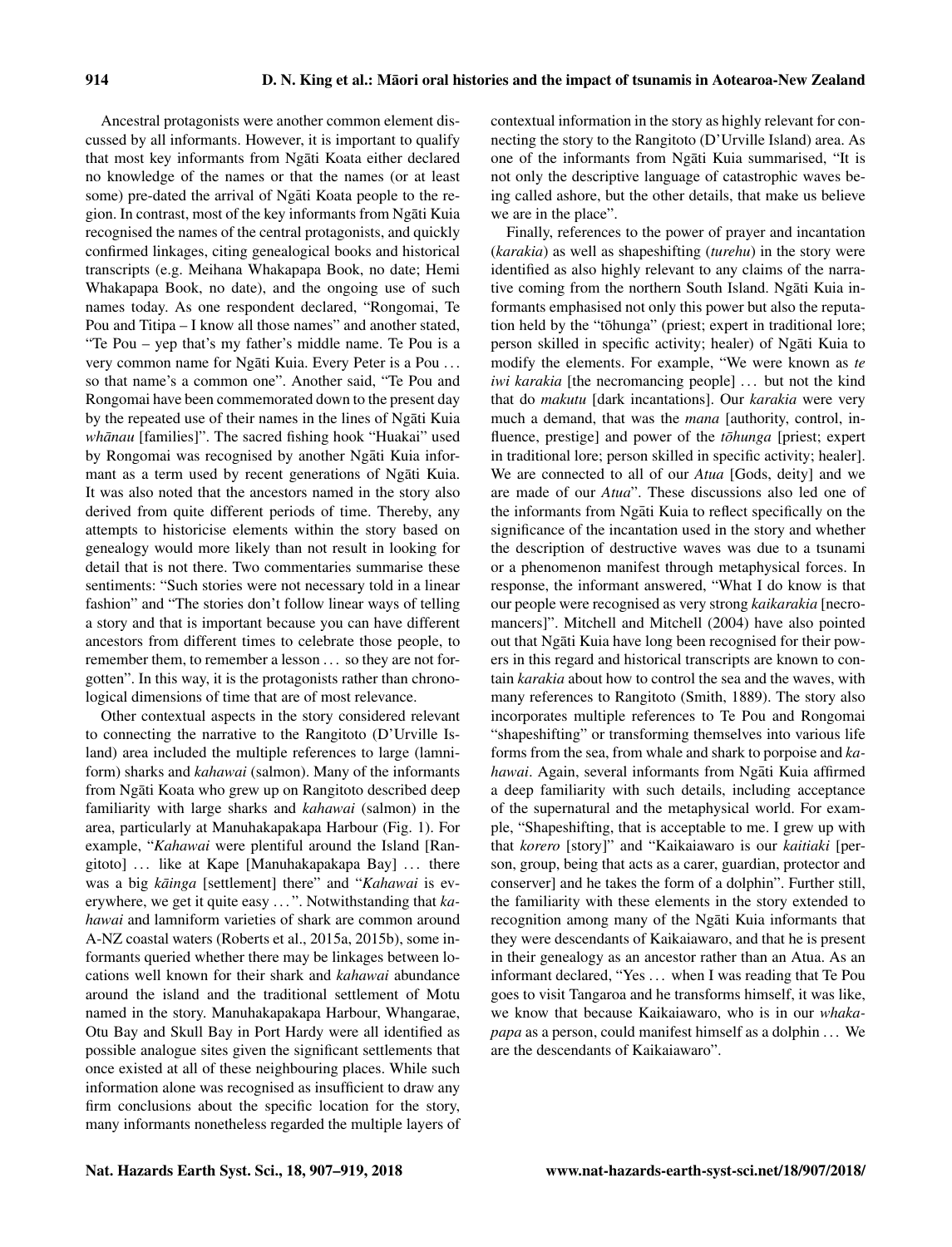#### 6.3 Memorials and analogue stories

Reflecting upon the specific narrative of Te Pou (the principal protagonist in the *Rival Wizards* story) calling forth catastrophic waves, many informants from Ngati Koata and Ngati Kuia regarded this account as most likely referencing direct experience with past tsunami inundation. However, almost all of these informants openly acknowledged that they did not know where this story occurred and/or when it happened, and that the narrative was being told within a framework of deities and supernatural humans with influence over the elements. Consideration of the narrative as a tsunami tradition also led several of the informants to note similarities with the destructive waves described in another story from Moawhitu (Greville Harbour) on the western side of Rangitoto (Fig. 1). According to these commentaries a tsunami, possibly occurring in the 1400s or 1500s, drowned nearly all people living around Greville Harbour, and their bodies now lie in the surrounding sand dunes. For example, "Yes, there was a great big tidal wave. I heard it when I was a kid. My grandmother told me when I was a child. This story is *tuturu tika* [genuinely truthful]. I don't question it". The story of Moawhitu was also recounted by Karepa Te Whetu to Elsdon Best and published in the *Journal of the Polynesian Society* in 1893 (Best, 1893). It describes the people of Ngai-Tarapounamu who settled Rangitoto Island and a breach of *tapu* (sacrosanct, forbidden, inviolable) by a local woman which led to the gods stirring up the deep ocean and causing great waves to sweep away people where the woman was living. Phillipson (1995) purports that the "tidal wave" occurred some time in the 16th century, while Cope (2011), Chagué-Goff and Goff (2012a, b) and Cope et al. (2012) indicate the previous century as more likely based upon the inferred timing of a Maori occupation layer beneath marine gravels at Moawhitu ¯ as well as palaeotsunami evidence from neighbouring sites across region. Meanwhile, Mitchell and Mitchell (2004) referred to the "tidal wave" as *Tapu-arero-utuutu* (vengeance for the breaking of strict food preparation practice) and postulated that the people already living on the island prior to the arrival of the kin group Ngai-Tarapounamu may have been from the ancient Waitaha peoples and/or early Ngati Kuia lines. It is also noteworthy that one informant familiar with the name Tapu-arero-utuutu identified a stand of offshore rocks to the south-west of Rangitoto by the same name (Fig. 1). The association of this name with tsunamis and its close location to Rangitoto were, however, not mentioned.

More than one informant questioned whether the *Rival Wizards* narrative might be a retelling of the Moawhitu tradition. One informant questioned where knowledge of the Moawhitu tradition had actually come from. For example, "I have heard the *korero* about Moawhitu and the tsunami there, but I was told by my uncle (and he is passed away now) that the people were labouring men but also avid readers so I cannot say whether that story was one that we had or what he had read and then became ours". Meanwhile another informant reflected that the (*Rival Wizards*) story might not necessarily be referring to Moawhitu, but rather the Manuhakapakapa area due to the strong references to *kahawai* and the abundance of people in the area: "This certainly could have been a place where that *korero* might have been had". In contrast, Otu Bay and Skull Bay were also identified by other informants as equally likely sites referenced in the story. As noted earlier, one Ngāti Koata informant reflected that the name motu might have been used not only in a general sense but also to reflect that there are many places here that were likely affected by the extraordinary waves described in the story, and so a generic settlement name was used to capture this. Whatever the case may be, in considering the specific sites and sources for the *Rival Wizards* story there was widespread agreement (although not total) that the story and its elements derived from Rangitoto and the connected places and peoples that surround the northern South Island. As one respondent noted, "It's definitely got the feel that it comes from this place".

## 7 Maori oral histories and natural hazards science ¯

## 7.1 Lessons and opportunities

By engaging directly with informants from Ngati Koata and Ngati Kuia it is evident that there is a deep familiarity with ¯ the different elements contained in the *Rival Wizards* story. This includes knowledge of past tsunami impacts on, and surrounding, the island of Rangitoto. Dialogue may not have included familiarity with the specific story itself, but ancestral relationships were confirmed between informants of Ngati Koata descent and the original informant of the story Karepa Te Whetu as well as those informants of Ngati Kuia descent and the leading protagonists in the story. Many other aspects of the story are also deeply rooted in the enduring knowledge of Maori histories across the northern South Island. While ¯ such information is insufficient to draw any firm conclusions about a specific location for the occurrence of catastrophic waves, these oral histories from Ngati Koata and Ngati Kuia provide strong collective evidence for pre-written tsunami inundation(s) on Rangitoto Island and the neighbouring coast.

More broadly, this work confirms that Māori oral histories are dynamic, even when committed to writing in an ethnographical text. The *Rival Wizards* story holds multiple purposes comprising elements of culture, place, identity, lineage, history and, in this case, environmental risk. It is also clear that ancestral and kinship linkages to people and place (i.e. *whakapapa*) are central to the construction and ongoing retelling of Māori histories. Royal (1992:21) affirmed this notion stating that *whakapapa* is "the fabric upon which tribal histories sit", generating meaning for human behaviours and understanding in the Māori tribal world. Further, Roberts (2012) explained that *whakapapa* is used in storytelling as a construct for mapping the natural world and its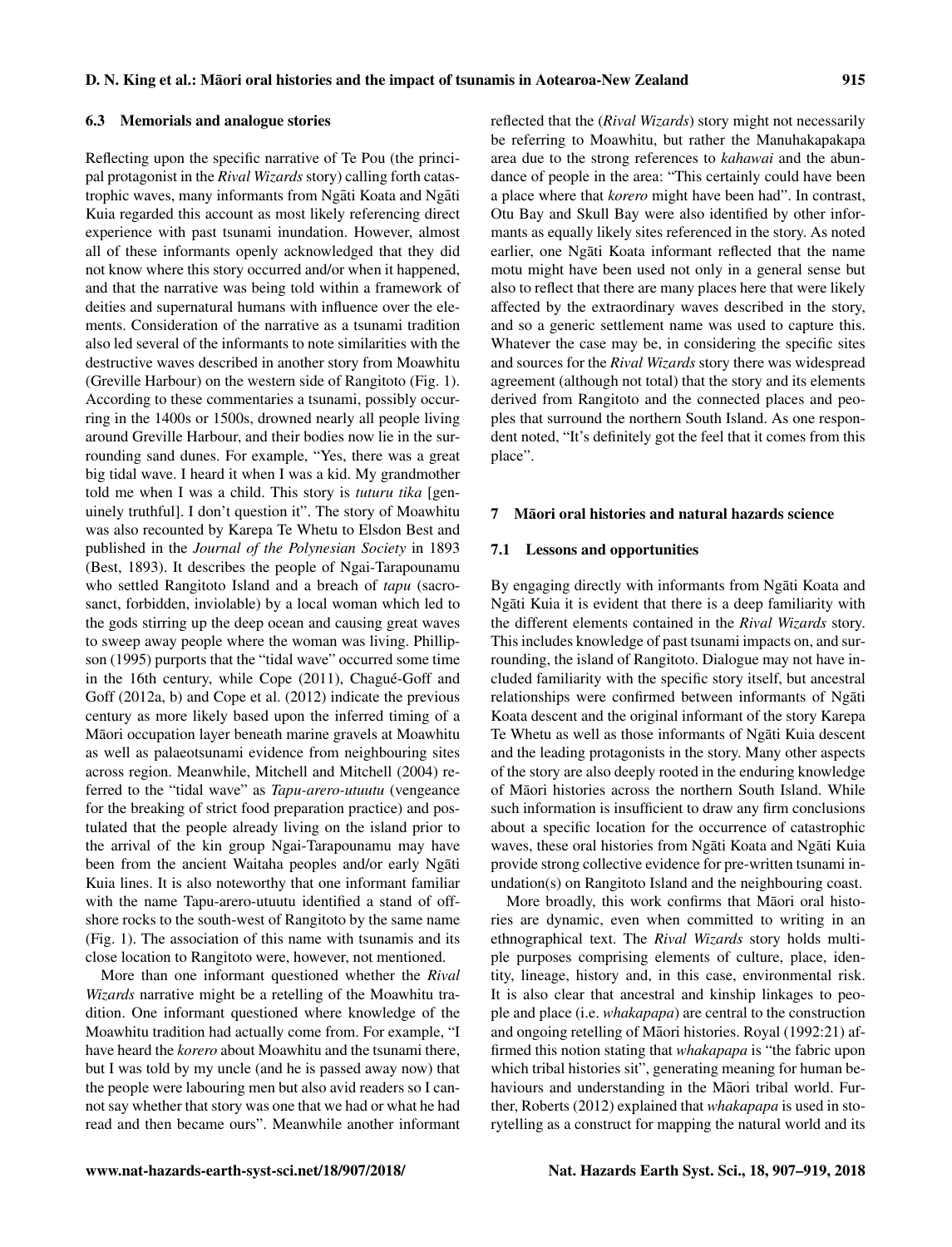phenomena, thereby acting as a "mental map" of place. And, most recently, Kelly (2016) has reflected that Maori knowledge was stored layer by layer, referencing places, ancestors and the actions of protagonists as "memory cues" to retain vitally important information. The specific layering of contextual detail in the *Rival Wizards* story affirms these connections and relationships between the natural and metaphysical worlds, including the narrative structures critical to cultural endurance and memory.

Our working with informants from Ngati Koata and Ngati Kuia also highlights that Māori oral histories can complicate scientific definitions of what constitutes events. That is, the earth sciences typically treat events as discrete and bounded, but in the case of *The Rival Wizards* a different paradigm with non-linear contextual details is used to establish layers of meaning with ancestral protagonists from different epochs of genealogical time. Tau (1999) reflects that events in the Māori world are often recalled relative to known ancestors rather than fixed at some objective point in time. Further, he points out that trying to apply chronology to genealogical time is akin to historicising a past that was not intended to constitute a linear history. In short, Mātauranga Māori orders itself differently, and thereby the risk of misinterpretation is high when stories and their elements are not understood within the context of ancestry and cultural experience (Roberts and Wills, 1998; King and Goff, 2010sss).

The methodology underpinning this research provides an example of how the earth system sciences as well as the knowledge–practice–belief complex of Mātauranga Māori can benefit from engaging collaboratively with one another. Confirmation of deep connections to the *Rival Wizards* story and subsequent affirmation of ancestral experience with past tsunami(s) across the northern South Island casts off earlier assumptions that the story might derive from the eastern Bay of Plenty (King and Goff, 2010). Further, this study emphasises the value of such engagements, particularly for scientific researchers who seek to learn from the historical experience captured in Māori oral histories. From this epistemological position, we agree with Styres (2008), who argued that the challenge for researchers from the academy of science is to go beyond traditional methodological approaches and assumptions about research which select and frame stories from the point of view of the dominant culture. Further, we concur with Johnson et al. (2016:3) that a reframing of science is needed whereby "one is drawn to the wider value of a dialogue across knowledge systems that is humble, respectful and hopeful; which recognizes not only the need to acquire knowledge, but also the need to transform and respond to different knowledges, understandings, meanings, and opportunity". However, we simultaneously acknowledge that this is deeply challenging because the research structures around us constantly push and pull us to neglect and compromise these values, ethics and practices. Further, we recognise that research framing will not solve all the problems associated with the hierarchies of power and knowledge production (Mustonen, 2014).

Notwithstanding these ongoing tensions, engaging in this work can help to promote "plural spaces" of learning that contribute to the reclaiming of stories and culture as well as the development of new knowledge and new questions (Howitt and Suchet-Pearson, 2003; Zanotti and Palomino-Schalsha, 2006). For example, this study contributes to a number of projects currently being undertaken by Ngati Koata and Ngati Kuia by adding to their existing stores of socio-cultural knowledge and history. This research space also provides an opportunity for the knowledge–practice– belief complex of Mātauranga Māori to engage with the academy of science about tsunami disturbance, recurrence and risk. And, as already articulated, there remain many unrealised opportunities for Mātauranga Māori to inform the earth system sciences about extreme hazard episodes and risk along the A-NZ coastline over the past 1000 years (King and Goff, 2010; King, 2015; King et al., 2017). Such work, however, will require greater attentiveness to relationships among people involved in the research, including the need to be aware of contemporary developments in political, epistemological and methodological practice.

## 8 Conclusions

Working alongside key informants from the Māori kin groups of Ngati Koata and Ngati Kuia this work confirms Māori ancestral experience with a past tsunami, possibly multiple events, on, and surrounding, Rangitoto (D'Urville Island). While it is not possible to draw any firm conclusions about a specific location for the occurrence of past "catastrophic waves", it is evident that Māori oral histories are highly contextual and purposeful, comprising multiple layers of meaning and experience. Further, to engage with such histories (and the people who link genealogically to such stories) requires close attention to a politics of representation of those stories, in both past recordings and current ways of retelling, as well as sensitivities concerning how knowledge is constructed, distributed and applied. If the geosciences are to advance scholarship that promotes plural knowledge development (and plural knowledge co-existence), then a commitment to the acquisition of new skills in trans-cultural research enquiry will be required. The potential of such work to contribute to the production of "new" narratives about tsunami disturbance, recurrence and risk around the A-NZ coast is regarded as high.

*Data availability.* All relevant data are within the paper. Any additional raw data not directly used in this paper can be obtained by contacting Darren N. King: darren.king@niwa.co.nz.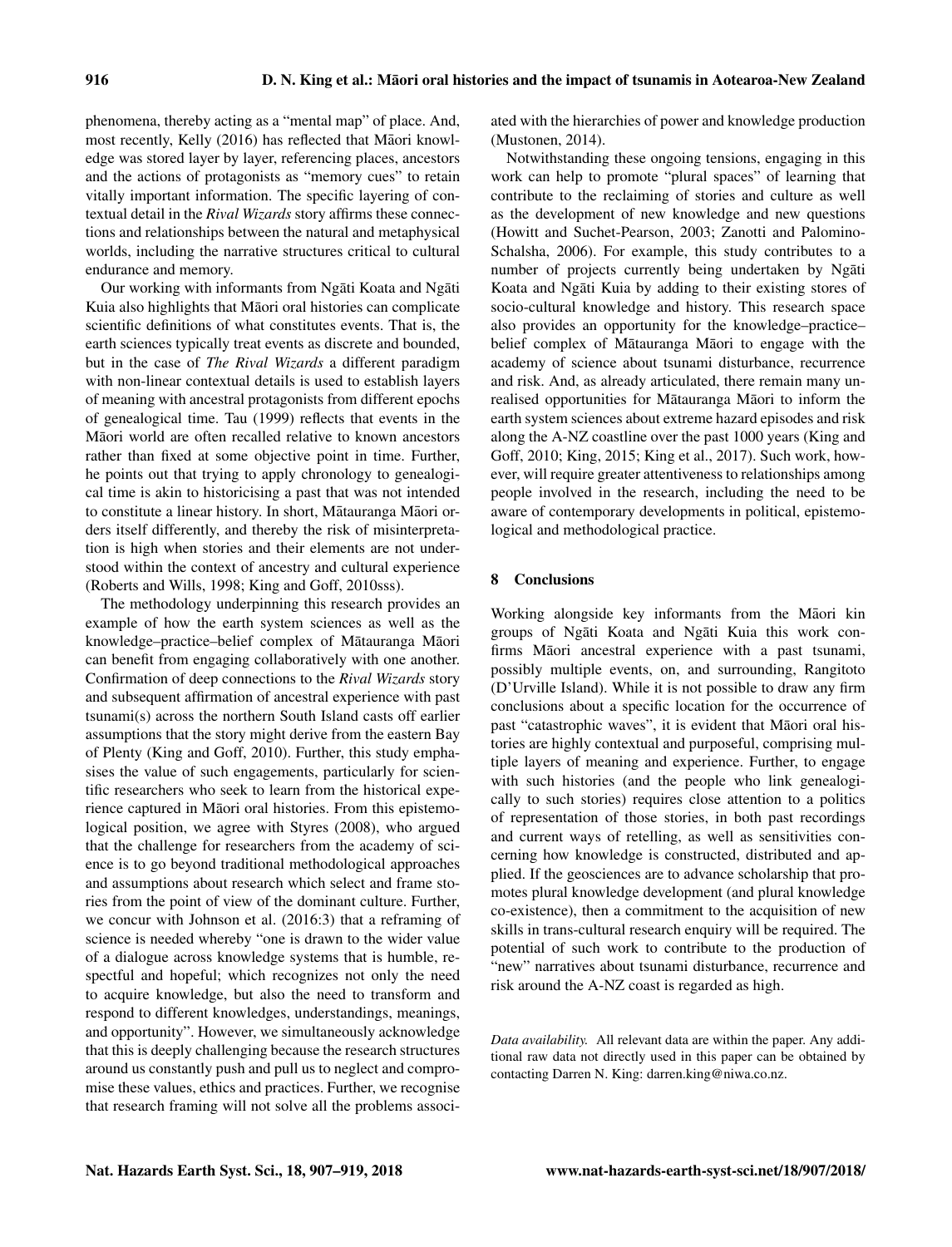*Competing interests.* The authors declare that they have no conflict of interest.

*Acknowledgements.* The authors wish to acknowledge the key informants from Ngati Koata and Ngati Kuia, without whom this work could not have been undertaken. Mere Roberts and Bruce McFadgen are thanked for their constructive review comments, and Stephanie Huriana Martin is acknowledged for her assistance with Te Reo Māori. We also acknowledge Michael Crozier and Walter Dudley for their constructive comments on an earlier version of the manuscript. This research was funded by the Resilience National Science Challenge – Vision Matauranga (grant agreement ¯ no. 28378) and the NIWA Strategic Science Investment Fund – Hazards, Climate and Maori Society (grant agreement no. ¯ C01X1702).

Edited by: Thomas Glade Reviewed by: Walter Dudley and Michael Crozier

## **References**

- Best, E.: Te Patunga o Ngarara-Huarau: How Ngarara-Huarau was killed, The J. Polynesian Soc., 2, 211–219, 1893.
- Binney, J.: Maori oral narratives Pakeha written texts: two forms of telling history, New Zeal. J. Hist., 21, 16–28, 1987.
- Bishop, R. and Glynn, T.: Culture counts: Changing power relations in education, Dunmore Press, Palmerston North, New Zealand, 233 pp., 1999.
- Carter, L., Lewis, K. B., and Davey, F.: Faults in Cook Strait and their bearing on the structure of central New Zealand, New Zeal. J. Geol. Geop., 31, 431–446, 1988.
- Chagué-Goff, C. and Goff, J.: A record of short- and long-term environmental changes at Moawhitu Wetland, Rangitoto ki te Tonga (D'Urville Island) – What we know so far. Moawhitu Newsletter (D'Urville Island) DOC permit NM-22329-GEO, 27 February 2012.
- Chagué-Goff, C., Cope, J., Goff, J., McFadgen, B., Mooney, S., Kilroy, C., Zawadzki, A., Wong, H., and Jacobsen, G.: Return of the Sea Monster – a tale from D'Urville Island, New Zealand, Abstract, Proceedings of the third Joint IGCP588/INQUA 1001 Meeting "Preparing for Coastal Change", Kiel, Germany, 4–10 September 2012, p. 47, 2012.
- Clague, J.: Early Historical and Ethnographical Accounts of Large Earthquakes and Tsunamis on Western Vancouver Island, British Columbia, in: Cordillera and Pacific Margin/Cordillère et marge du Pacifique; Geological Survey of Canada, Current Research no. 1995-A, 47–50, 1995.
- Coombes, B., Gombay, N., Johnson, J. T., and Shaw, W. S.: The Challenges of and from indigenous geographies: Implications for openly transcultural research, in: A Companion to Social Geography, edited by: Del Casino, V. J., Thomas, M., Cloke, P., and Panelli, R., Blackwell, Oxford, 472–489, 2010.
- Coombes, B., Johnson, J., and Howitt, R.: Indigenous geographies III: Methodological innovation and the unsettling of participatory research, Prog. Hum. Geog., 38, 845–854, 2014.
- Cope, J.: Holocene sedimentary record of gradual, catastrophic and human influenced environmental changes at Moawhitu Wetland,

D'Urville Island, New Zealand, Unpublished Honours Thesis, University of New South Wales, Sydney, Australia, 2011.

- Cope, J., Chagué-Goff, C, Mooney, S., Goff, J., Zawadzki, A., Wong, H., Kilroy, C., Jacobsen, G., and Dominey-Howes, D.: Holocene record of gradual, catastrophic and human influenced environmental change at Moawhitu wetland, D'Urville Island, New Zealand. Proceedings of the AMOS Annual Conference 2012: Connections in the Climate System, Sydney, Australia, 31 January–3 February, Abstract, p. 226, 2012.
- Cruickshank, J.: Oral Tradition and Oral History: Reviewing Some Issues, Canadian History Review, 75, 403–418, 1994.
- Glaser, B. G. and Strauss, A. L.: The discovery of grounded theory: Strategies for qualitative research, 271 pp., Aldine Press, Chicago, USA, 1967.
- Goff, J. and Chagué-Goff, C.: Three large tsunamis on the nonsubduction, western side of New Zealand over the past 700 years, Mar. Geol., 363, 243–260, 2015.
- Goff, J., Hulme, K., and McFadgen, B. G.: Mystic Fires of Tamaatea: Attempts to creatively rewrite New Zealand's cultural and tectonic past, J. Roy. Soc. New Zeal., 33, 1–15, 2003.
- Goff, J., Charley, D., Haruel, C., and Bonté-Grapentin, M.: Preliminary Findings of the Geological Evidence and Oral History of Tsunamis in Vanuatu, SOPAC Technical Report No.416, Suva, Fiji, 2008.
- Goff, J., Chagué-Goff, C., Dominey-Howes, D., McAdoo, B., Cronin, S., Bonté-Grapetin, M., Nichol, S., Horrocks, M., Cisternas, M., Lamarche, G., Pelletier, B., Jaffe, B., and Dudley, W.: Palaeotsunamis in the Pacific, Earth-Sci. Rev., 107, 141–146, 2011.
- Goff, J., Chagué-Goff, C., Nichol, S. L., Jaffe, B., and Dominey-Howes, D.: Progress in palaeotsunami research, Sediment. Geol., 243–244, 70–88, 2012.
- Grace, A.: Folktales of the Maori, Gordon & Gotch, Wellington, 1907a.
- Grace, A.: News item: Folk tales of the Maori, Grace describes Karepa Te Whetu, Marlborough Express, Volume XLI, Issue 279, Tuesday 26 November 1907, 1907b.
- Haami, B.: Ta te ao Maori: writing the Maori world, in: Huia histories of Māori: Ngā Tāhuhu Kōrero, edited by: Keenan, D., Huia Publishing, Wellington, 2012.
- Heaton, T. H. and Snavely Jr., P. D.: Possible Tsunami along the North-western Coast of the United States Inferred from Indian Traditions, Bulletin of the Seismological Society of America, 75, 1445–1460, 1985.
- Hemi Whakapapa Book: Copies held in Ngati Kuia Archives, Te Rūnanga O Ngāti Kuia, Nelson, New Zealand, no date.
- Howitt, R. and Suchet-Pearson, S.: Ontological pluralism in contested cultural landscapes, in: Handbook of cultural geography, edited by: Anderson, K., Domosh, M., Pile, S., and Thrift, N., SAGE Publisher, London, 557–569, 2003.
- Hutchinson, I. and McMillian, A. D.: Archaeological Evidence for Village Abandonment Associated with Late Holocene Earthquakes at the Northern Cascadia Subduction Zone, Quaternary Res., 48, 79–87, 1997.
- Johnson, J., Howitt, R., Cajete, G., Berkes, F., Louis, R. P., and Kliskey, A.: Weaving Indigenous and sustainability sciences to diversify our methods, Sustain. Sci., 11, 1–11, 2016.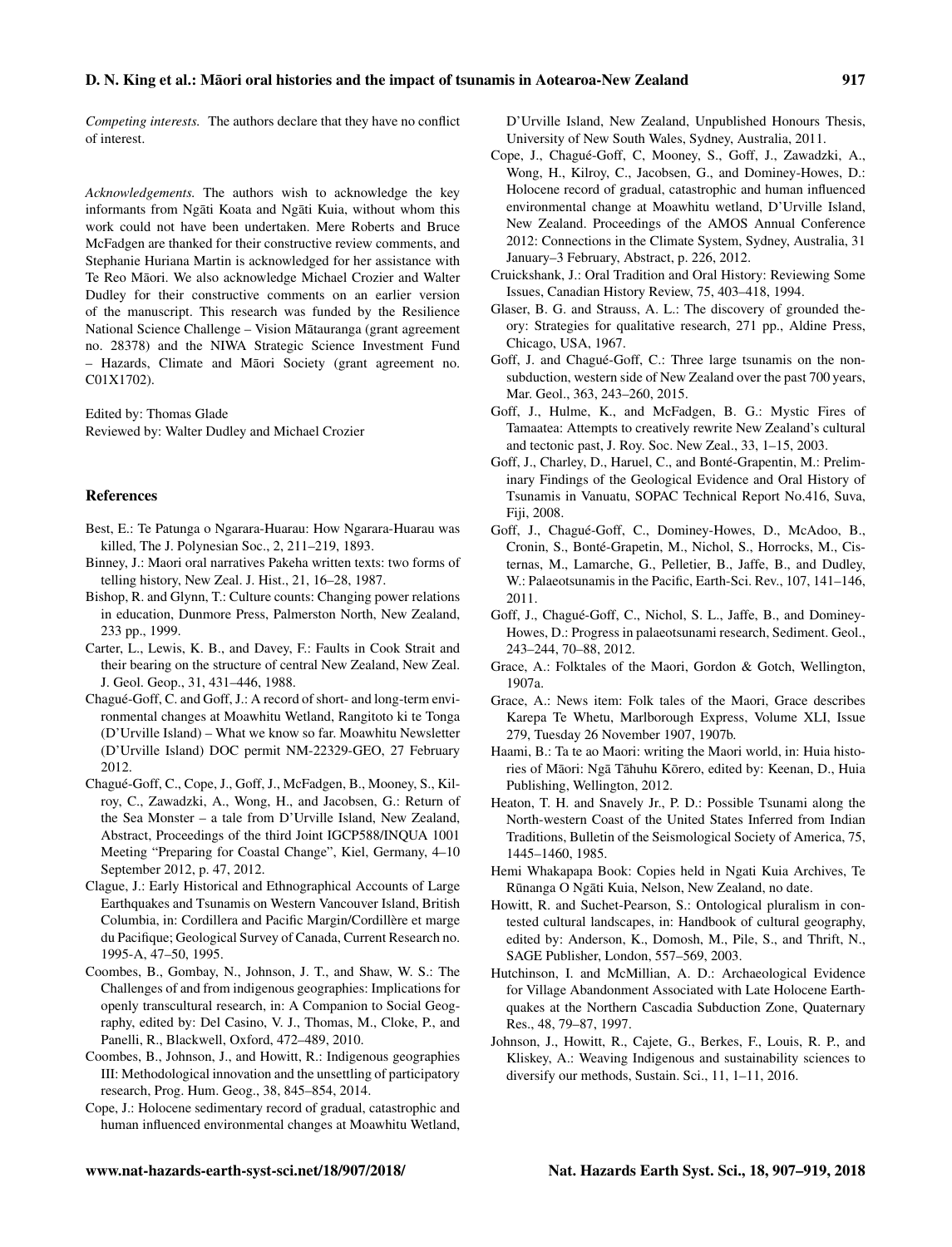- Johnston, J. and Dudley, W.: Pacific Island Tsunami Resilience Planning Guide, National Oceanic and Atmospheric Administration, Pacific Services Center, Honolulu, Hawai'i, 2009.
- Kelly, L.: The Memory Code, Allen and Unwin, 336 pp., Australia, 2016.
- Keyes, I. W.: The cultural succession and ethnographic features of D'Urville Island, J. Polynesian Soc., 69, 239–265, 1960.
- King, D. N.: Tsunami hazard, assessment and risk in Aotearoa-New Zealand: A systematic review, Earth Sci. Rev., 145, 25–42, 2015.
- King, D. N. and Goff, J. R.: Benefitting from differences in knowledge, practice and belief: Māori oral traditions and natural hazards science, Nat. Hazards Earth Syst. Sci., 10, 1927–1940, https://doi.org[/10.5194/nhess-10-1927-2010,](https://doi.org/10.5194/nhess-10-1927-2010) 2010.
- King, D. N., Goff, J., and Skipper, A.: Māori Environmental Knowledge and natural hazards in Aotearoa – New Zealand, J. Roy. Soc. New Zeal., 37, 59–73, 2007.
- King, D. N., Goff, J., Chague-Goff, C., McFadgen, B., Jacobson, G., Gadd, P., and Horrocks, M.: Reciting the layers: Evidence of past tsunamis at Mataora – Wairau Lagoon, Aotearoa-New Zealand, Mar. Geol., 389, 1–16, 2017.
- Kovach, M.: Indigenous Methodologies: Characteristics, conversations and contexts, University of Toronto Press, Toronto, Canada, 201 pp., 2009.
- Ludwin, R. S. and Smits, G. J.: Folklore and earthquakes: Native American oral tradition from Cascadia compared with written folklore from Japan, in: Myths and Geology, edited by: Piccardi, L. and Masse, W. B., Geological Society of London, Special Publication 273, 67–94, 2007.
- Ludwin, R. S., Dennis, R., Carver, D., McMillan, A. D., Losey, R., Clague, J., Jonientz-Trisler, D., Bowechop, J., Wray, J., and James, K.: Dating the 1700 Cascadia Earthquake: Great Coastal Earthquakes in Native Stories, Seismol. Res. Lett., 76, 140–148, 2005.
- Lum-Ho, W. K. and Lum-Ho, K.: Tsunamis in Hawaiian and Pacific Folklore and Ancient History, 18 pp., Pacific Tsunami Museum, 2005.
- Masse, W. B., Wayland Barber, E., Piccardi, L., and Barber, P. T.: Exploring the nature of myth and its role in science, in: Myth and Geology, edited by: Piccardi, L. and Masse, W. B., Geological Society of London, Special Publications 273, 1–7, 2007.
- McFadgen, B. G.: Hostile Shores: Catastrophic events in prehistoric New Zealand and their impact on Maori coastal communities, Auckland University Press, Auckland, 298 pp., 2007.
- McFadgen, B. G. and Goff, J. R.: Tsunamis in the New Zealand archaeological record, Sediment. Geol., 200, 263–274, 2007.
- McMillan, A. D. and Hutchinson, I. H.: When the Mountain Dwarfs Danced: Aboriginal Traditions of Paleoseismic Events along the Cascadia Subduction Zone of Western North America, Ethnohistory, 49, 41–68, 2002.
- Mead, H. . Tikanga Māori: Living by Māori values, Huia Publishers, Wellington, 398 pp., 2003.
- Meihana Whakapapa Book: Copies held in Ngati Kuia Archives, Te Rūnanga O Ngāti Kuia, Nelson, New Zealand, no date.
- Mikaere, A.: The balance destroyed: The consequences for Māori women of the colonisation of tikanga Māori, Unpublished master's thesis, University of Waikato, Hamilton, New Zealand, 1995.
- Mitchell, H. and Mitchell, J.: Te Tau Ihu o te Waka: A history of Maori of Marlborough and Nelson, Volume 1, Huia Publishers, Wellington, 500 pp., 2004.
- Mustonen, T.: Window in the skies: indigenous memory, resistance and experience of Eurasia and the onslaught of resource extraction in the Arctic, Nordia Geographical Publications, 43, 67–73, 2014.
- Nunn, P. D.: On the convergence of myth and reality: examples from the Pacific Islands, The Geographical Journal, 167, 125– 138, 2001.
- Nunn, P. D. and Pastorizo, M. A. R.: Geological histories and geohazard potential of Pacific Islands illuminated by myths, in: Myths and Geology, edited by: Piccardi, L. and Masse, W. B., Geological Society of London, Special Publication 273, 143– 163, 2007.
- Pearce, E. M. and Pearce, F. M.: The Context of Oral Traditions: The Oral Transmission of History and Maui the Navigators Visit to New Zealand, in: Oceanic Migration: Paths, Sequence, Timing and Range of Prehistoric Migration in the Pacific and Indian Oceans, edited by: Pearce, E. M. and Pearce, F. M., Springer, Dordrecht, 263–283, 2010.
- Phillipson, G. A.: Rangahau District 13: The Northern South Island, Working Paper: First Release, Waitangi Tribunal, Rangahau Whanui Series, 258 pp., 1995.
- Pidgeon, N.: Grounded theory: theoretical background, in: Handbook of Qualitative Research methods for Psychology and the Social Sciences, edited by: Richardson, J. E., British Psychological Society, Leicester, 240 pp., 1996.
- Roberts, C. D., Stewart, A. L., and Struthers, C. D.: The Fishes of New Zealand – Volume Two, 1–576, Te Papa Press, Wellington, 2015a.
- Roberts, C. D., Stewart, A. L., and Struthers, C. D.: The Fishes of New Zealand – Volume Four, 1153–1748, Te Papa Press, Wellington, 2015b.
- Roberts, M.: Mind maps of the Maori, Geo-Journal, 77, 741–751, 2012.
- Roberts, M. and Wills, P.: Understanding Maori epistemology a scientific perspective, in: Tribal epistemologies: Essays in the philosophy of anthropology, edited by: Wautischer, H., Avebury, Ashgate, 43–77, 1998.
- Royal, T. A. C.: Whakapapa, in: GRINZ Year Book, 21–25, Genealogical Research Institute of New Zealand, Lower Hutt, New Zealand, 1992.
- Shaw, W. S., Herman, R. D. K., and Dobbs, G. R.: Encountering indigeneity: reimagining and decolonizing geography, Geogr. Ann. B, 88B, 267–276, 2006.
- Smith, G. H.: Research Issues Related to Māori: The Issue of Research and Māori, in: Research Unit for Māori Education, edited by: Smith, G. H. and Hohepa, M., Monograph 9, University of Auckland, 47–69, 1990.
- Smith, L. T.: Decolonising Methodologies Research and Indigenous Peoples, Zed Books, London, 208 pp., 1999.
- Smith, S. P.: Polynesian notes Volume 1, MS-Papers-1187-162, From: Polynesian society records (MS-Group-0677), Alexander Turnbull Library, Wellington, New Zealand, 1889.
- Stephenson, J. and Moller, H.: Forum: foreword and analysis, Cross-cultural environmental research and management: challenges and progress, J. Roy. Soc. New Zeal., 39, 139–149, 2009.